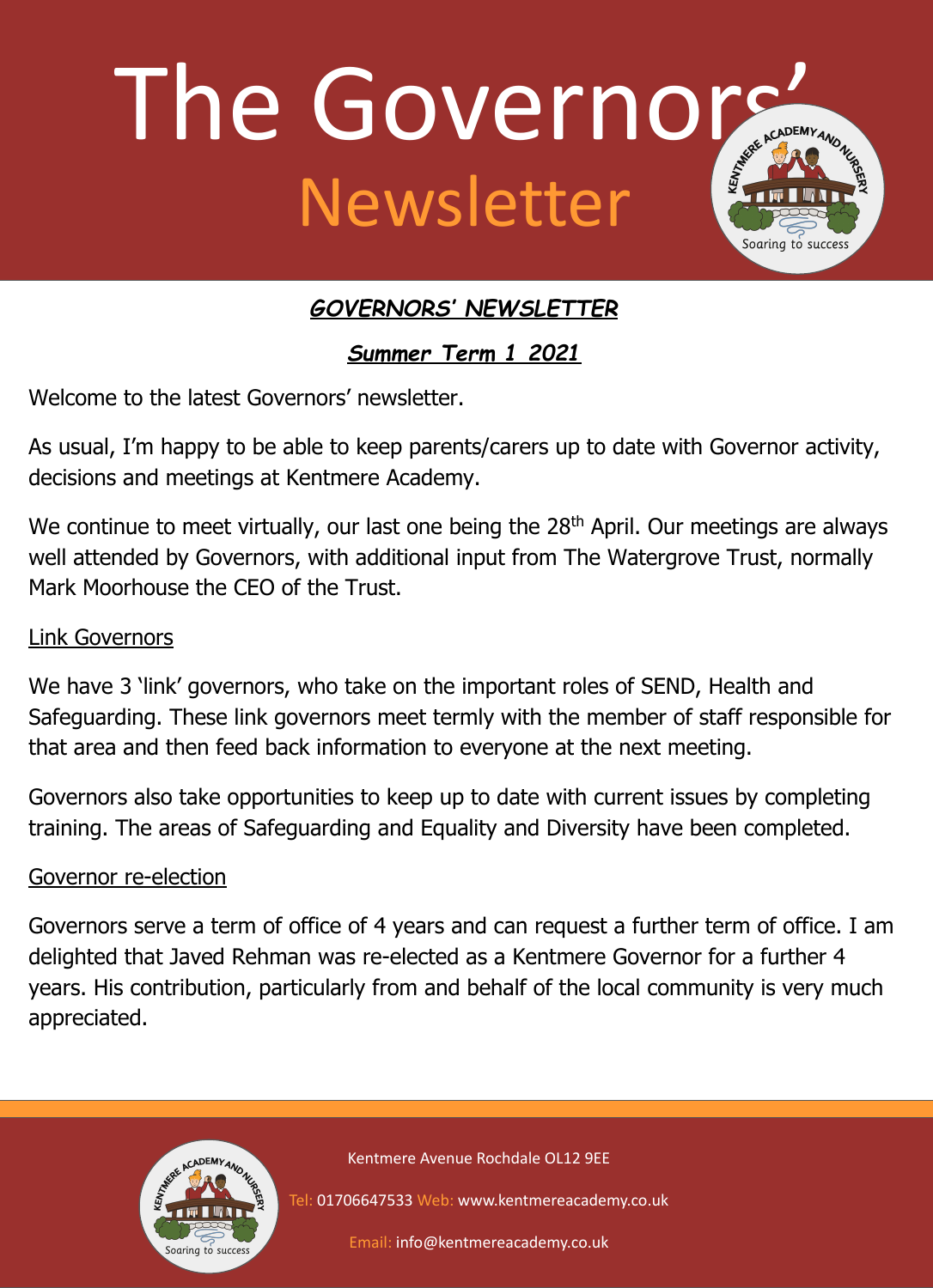## Timetables

·

Governors agreed the school holiday pattern for 2022/23 which follows the same pattern as this year. We also agreed the dates for our Governors' meeting for the next school year after the summer holidays.

Mrs Howard updated us on current staffing, including some new appointments and described proposals for the new school library.

#### Other reports

We were informed, through several reports about Attendance, Finance and Safeguarding.

As usual we had a presentation based on a curriculum subject. This time, we had a very comprehensive and enthusiastic presentation from Miss Nolan about how Kentmere teaches PE. It was great to hear how she is promoting sports personalities from different cultures and particularly female role models in different sports.

### NACE Challenge Award

Kentmere recently had an assessment day which looked into how the teaching caters for those children who are higher achievers. The day was the result of 2 years of preparation and Governors were delighted to hear that Kentmere was recommended to receive this award. We are looking forward to receiving the full report!

#### Quality Assurance Inspection

Just last week, Kentmere went through a 2-day Quality Assurance inspection which looked at classroom teaching, subject and area leadership including many discussions with staff and children.

Here are some of the initial comments made by the inspectors during their feedback…

'All staff show a relentless drive to improve outcomes for pupils' 'There is a feeling of drive, commitment and determination' 'It feels like a warm school with genuinely strong relationships' 'Everyone is driven, committed and passionate - without exception' 'Leaders at every level are strong and resilient'.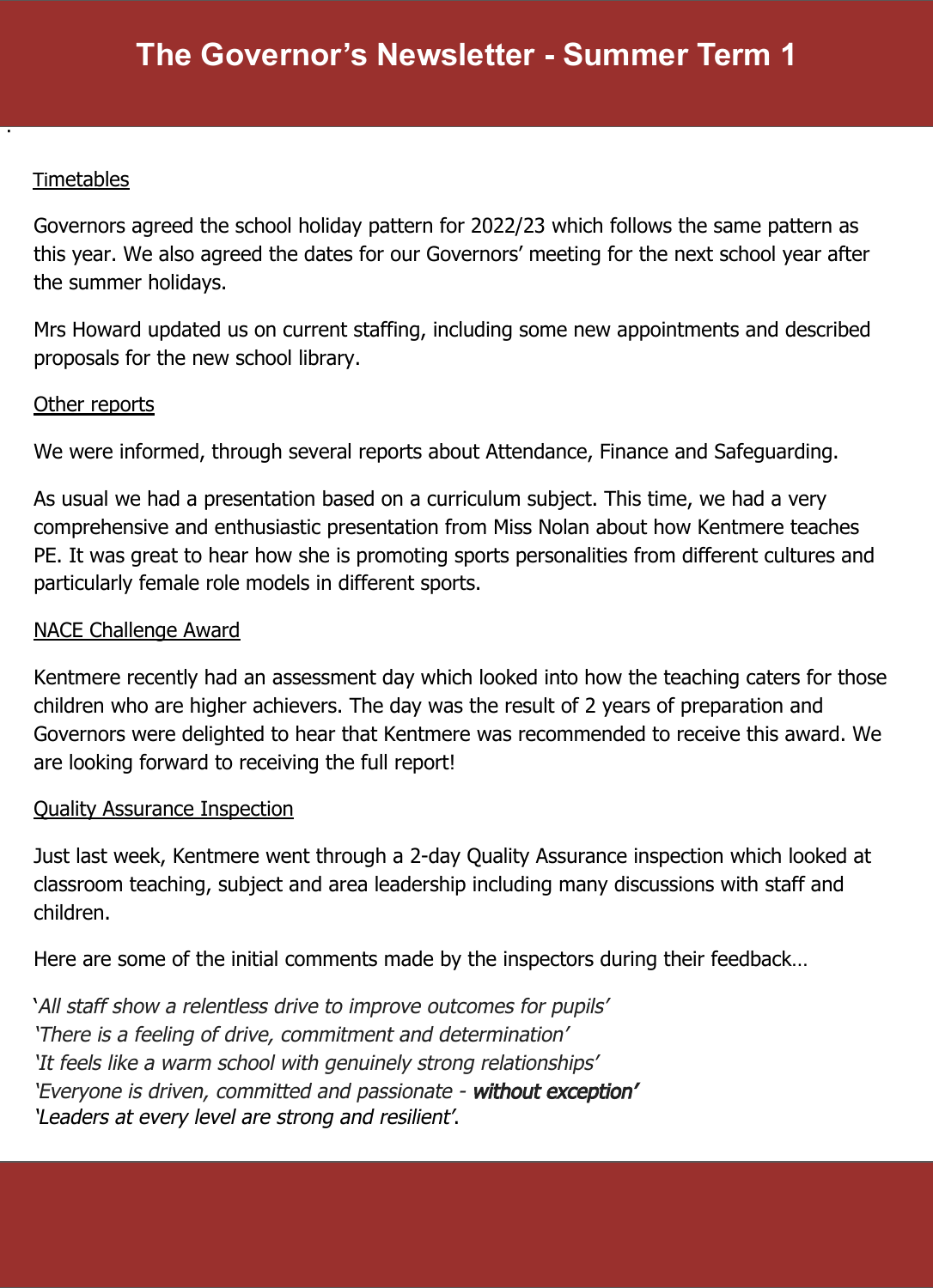A further comment explained that the pupils' behaviour was impeccable, and their work was impressive.

The Governors would like to offer their warmest congratulations to Mrs Howard and the staff for their efforts towards achieving these comments. It was quite a stressful 2 days for all, but all worthwhile in the end. We look forward to reading the full report, hopefully at our next meeting.

It is, once again, so pleasing to end another Governors' newsletter on such a happy and positive note.

Finally, thankyou to all families for their fantastic support for the school. Enjoy your time together in the 2week half term holiday.

Simon Day

Chair of Governors

Kentmere Academy